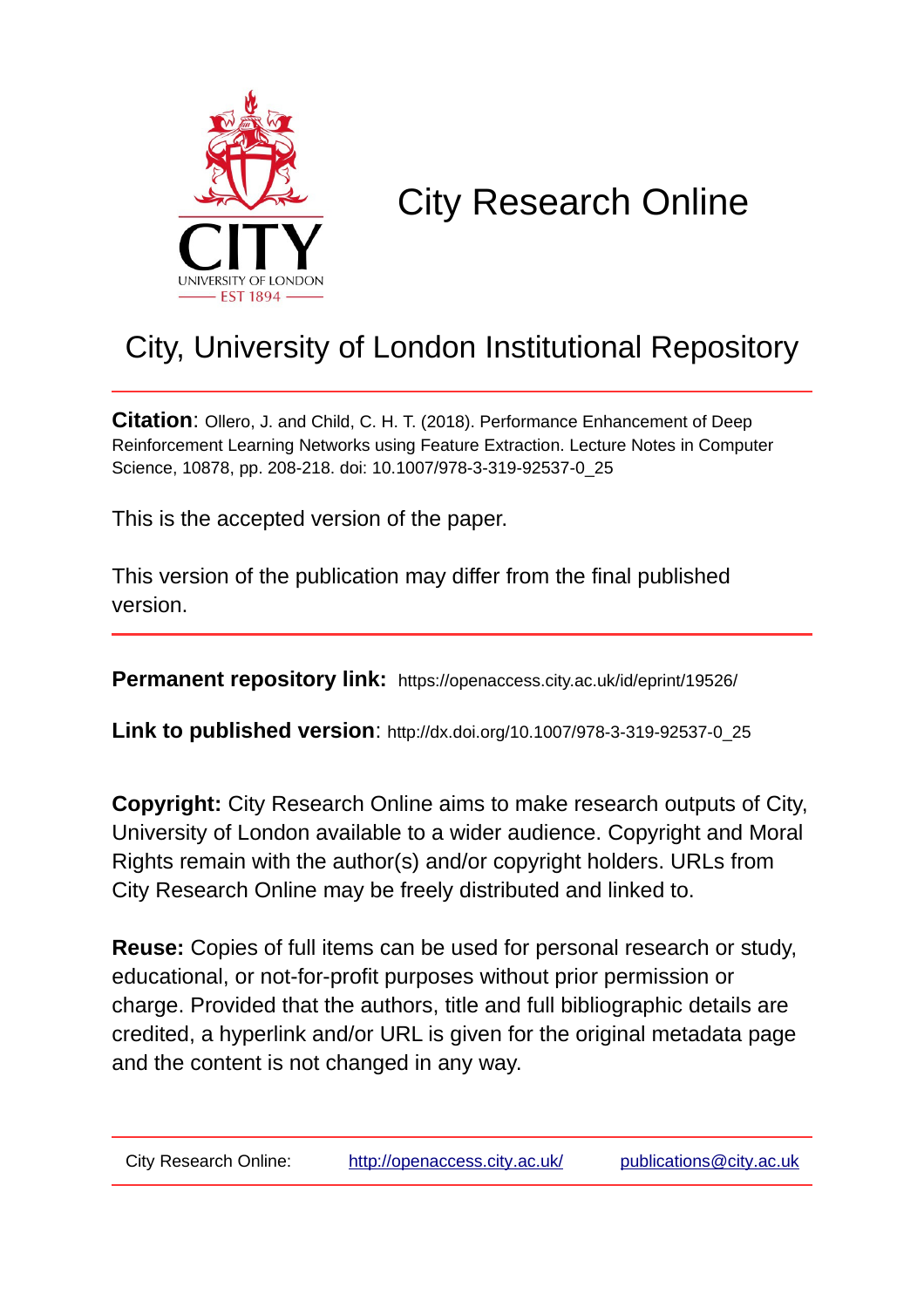### Performance Enhancement of Deep Reinforcement Learning Networks using Feature Extraction

Joaquin Ollero and Christopher Child

City, University of London, United Kingdom

Abstract. The combination of Deep Learning and Reinforcement Learning, termed Deep Reinforcement Learning Networks (DRLN), offers the possibility of using a Deep Learning Neural Network to produce an approximate Reinforcement Learning value table that allows extraction of features from neurons in the hidden layers of the network. This paper presents a two stage technique for training a DRLN on features extracted from a DRLN trained on a identical problem, via the implementation of the Q-Learning algorithm, using TensorFlow. The results show that the extraction of features from the hidden layers of the Deep Q-Network improves the learning process of the agent (4.58 times faster and better) and proves the existence of encoded information about the environment which can be used to select the best action. The research contributes preliminary work in an ongoing research project in modeling features extracted from DRLNs.

Keywords: Reinforcement Learning, Neural Networks, Deep Learning, Feature Extraction, TensorFlow.

#### 1 Introduction

Deep Learning is a class of Machine Learning algorithms based on learning data representations based on Artificial Neural Networks (ANN). By using an architecture such as a Deep Neural Network [1], it is possible to extract information from neurons placed in the hidden layers of the network that automatically encode valuable features from the raw data used as inputs. Reinforcement Learning algorithms, as opposed to supervised and unsupervised learning, present a mechanism to train an artificial agent in the learning process of how to solve a specific problem. Overall, a Reinforcement Learning algorithm maps every state/action combination within a given environment to a specific value. This value will inform the agent how good or bad taking each action is in relation to the next state that the agent will experience straight afterwards. Q-Learning is a popular Reinforcement Learning technique, used to produce optimal selections of actions for any Markov Decision Process [2]. Reinforcement Learning using Deep Learning Neural Networks is currently receiving intense media attention. There is growing interest in this area of artificial intelligence since [3] introduced Deep Q-Networks (DQNs) and the research was published in the multidisciplinary scientific journal Nature. The presented work proved that the proposed model achieved a higher level of expertise than that of a professional human game player in a set of 49 Atari 2600 games [4]. The field of Machine Learning is evolving rapidly in terms of revolutionary applications and groundbreaking research that is leading the area to tremendous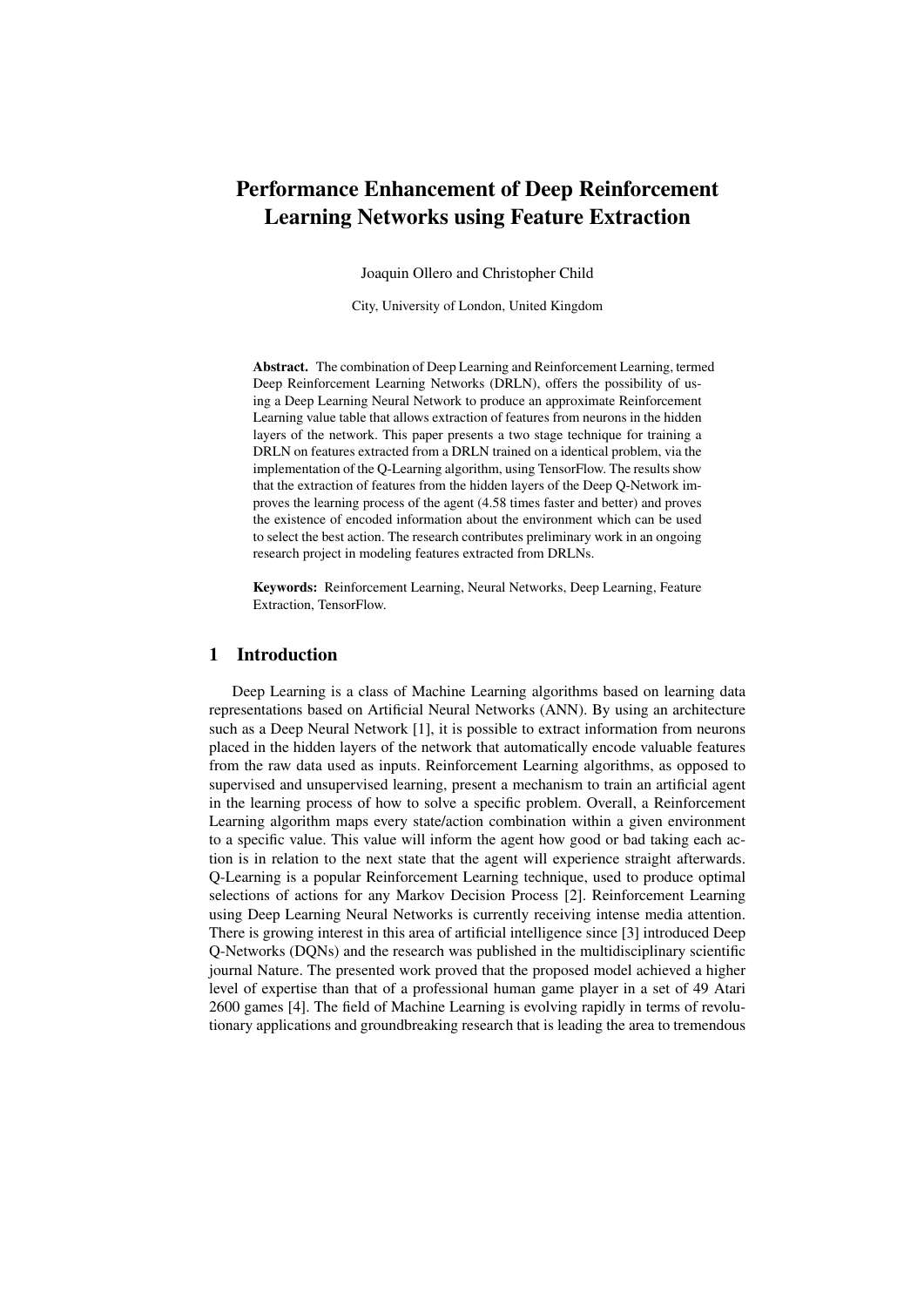popularity. Along with this, open source tools that allow scientists to experiment with algorithms and structures are becoming more accessible and straightforward to learn and use. One of the Machine Learning libraries that is experiencing the biggest growth is TensorFlow [5], an open-source software library for Machine Intelligence developed by Google.

The objective of this paper is the training of a DRLN on features extracted from an DRLN trained to solve a similar problem with the Q-Learning algorithm. Emphasis have been given to the detailed study of this structure by extracting features from its hidden layers in order to use them in an environment modelling algorithm. The state space can be reduced by predicting the future states of these features and using this as a model, replacing the original environment. The system will model features extracted from an initial level of a Deep Neural Network, using them as inputs of a reduced Deep Neural Network (in terms of number of layers) to prove that the information of the inputs is automatically encoded and preserved and can be used to increase the speed of learning of the agent. Performing feature extraction from a later level of a Deep Neural Network will allow the system to classify the codifications and verify if they can be used to predict future states of the features.

The rest of the paper is structured as follows. A literature review that covers research on Deep Reinforcement Learning Networks is presented in the next section. The problem statement, the Q-Learning algorithm and the structures in which the technique is implemented, a Deep Q-Network and a Deep Q-Network using Feature Extraction, are presented on Section 3. Results, introduced on Section 4, are stated in terms of testing the behaviour of the agent and if the overall learning process is improved in terms of time. A thorough analysis of the model, overall considerations and a set of extensions that would improve and contribute to the research are discussed in the last section of this paper.

#### 2 Context

The renaissance of Reinforcement Learning is largely due to the emergence of Deep Q-Networks [3]. The Deep-Q Network framework [3] was motivated due to the limitations of Reinforcement Learning agents when solving real-world complex problems, because they must obtain efficient representations from the inputs and use these to relate past experiences to the next situations the agent will be presented with. The developed framework, a combination of Reinforcement Learning with Deep Neural Networks, was able to effectively learn policies directly from the inputs. More precisely, the agent was tested on 49 classic Atari 2600 games [4], receiving only the pixels of the image and the game score as inputs, performing with a level comparable to the one of a proffesional human player. The research introduced the first intelligent agent that was able to learn how to solve a set of different tasks with groundbreaking results.

Several extensions have been proposed to the work presented in [3]. The adaptation of the Deep Q-Network framework using the Double Q-Learning algorithm has reduced observed overestimations [6]. By prioritizing experience replay, a technique that lets the agent review important transitions more frequently, the learning process of the agent can be improved in terms of efficiency [7]. In contrast to architectures such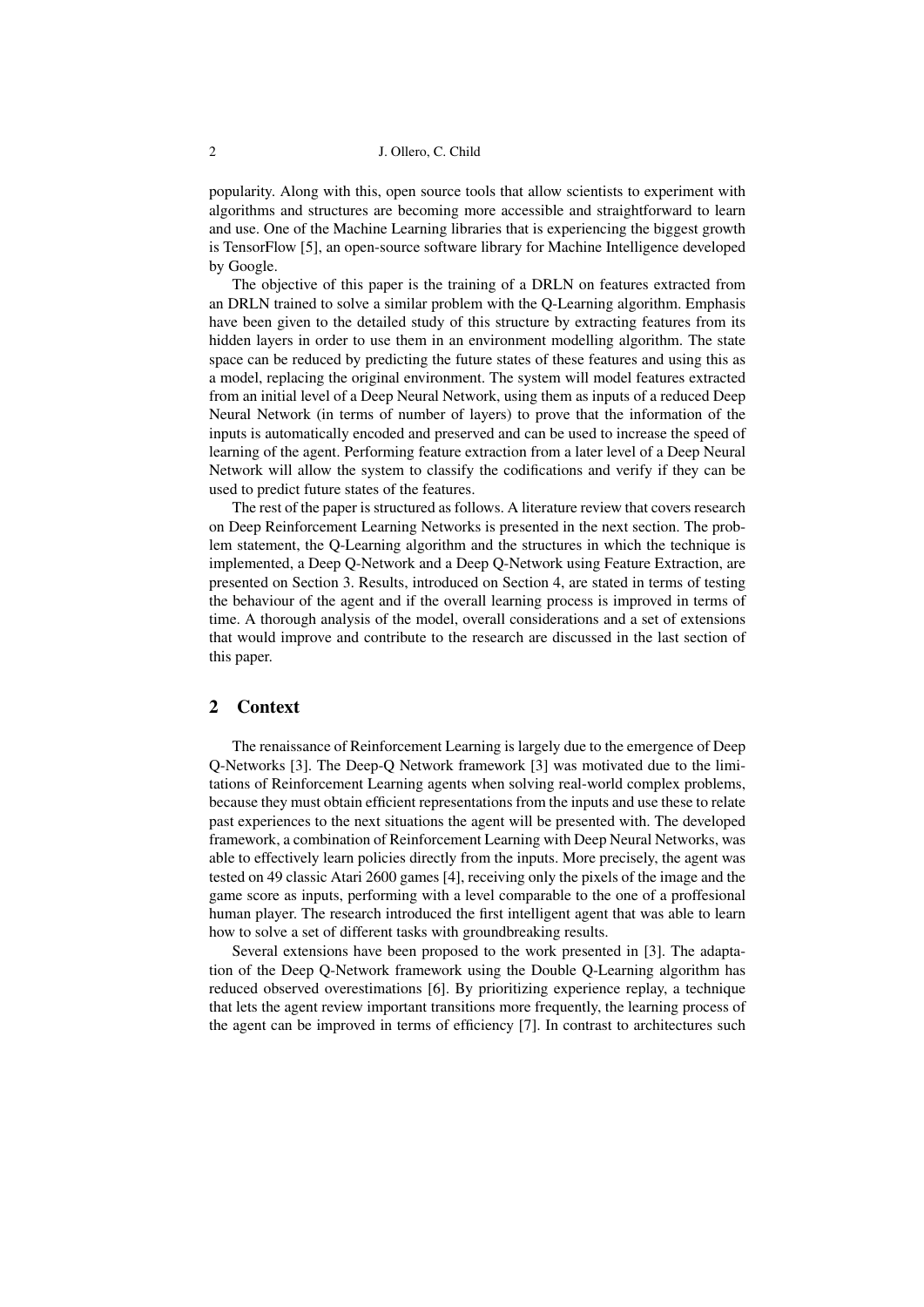as Convolutional Neural Networks or Autoencoders, a new structure, termed Dueling Network Architecture, was introduced to prove the generalization of learning accross actions without performing any change to the Reinforcement Learning algorithm [8]. All these works have produced agents that perform better in the Atari 2600 games domain in comparison with the original Deep Q-Network. Finally, the original authors of Deep Q-Networks [3], introduced four different asynchronous methods for Reinforcement Learning: one-step Q-Learning, one-step Sarsa, n-step Q-Learning and advantage actor-critic [9]. Advantage actor-critic was the algorithm that performed best overall.

In an early stage of combining Reinforcement Learning with neural networks, TD-Gammon [10] showed that an agent could learn how to play the board game Backgammon by playing against itself and learning from the results it was obtaining while playing. AlphaGo, a computer program that plays the game of Go, defeated the European Go champion by 5 games to 0 on a full-sized 19x19 board, becoming the first computer program to defeat a human professional player in this game [11]. Later, AlphaGo Zero achieved superhuman performance, mastering Go without human knowledge [12]. DeepMind researchers have recently produced further groundbreaking results. For example, a research has taught digital creatures to learn how to navigate accross complex environments [13]. StarCraft II is a highly technical real-time strategy video game released in 2010. Blizzard Enterntainment, the company that developed the video game, and DeepMind have published a joint paper that presents the StarCraft II Learning Environment, a challenging environment for testing Deep Reinforcement Learning algorithms and architectures on this game [14]. Another work poses the task for an agent to push boxes onto red target squares to successfully complete a level [15]. The challenge for the agent is that some actions might lead to irreversible mistakes resulting in the level being impossible to complete. The agent uses imagination, which is a routine to choose not only one action, but entire plans consisting of several steps to ultimately select the one that has best expected reward.

"Inceptionism" [16] and "DeepDream" [17] proved that after training a Deep Neural Network with a high number of related images and adjusting the network parameters, each layer progressively contains higher-level features of the image, until reaching the output layer, that ultimately makes a decision on what the image shows. Therefore, it was proven that the first hidden layers of a Deep Neural Network trained under these circumnstances, contained low-order features, such as edges or corners. Then, the intermediate hidden layers contained information about simple shapes, such as doors or leaves and the last hidden layers put together this information to form complete figures such as buildings or trees.

#### 3 Methods

A structured set of methods will be followed to undertake this research. First, the problem to solve and the environment in which the agent will operate will be defined. The cornerstone of the research is the Reinforcement Learning algorithm that will teach the agent how to learn over time the specifics of the environment: the states, actions and reward values. Specifically, the Q-Learning technique will be implemented using a Deep Neural Network, a structure that will ultimately allow the feature extraction to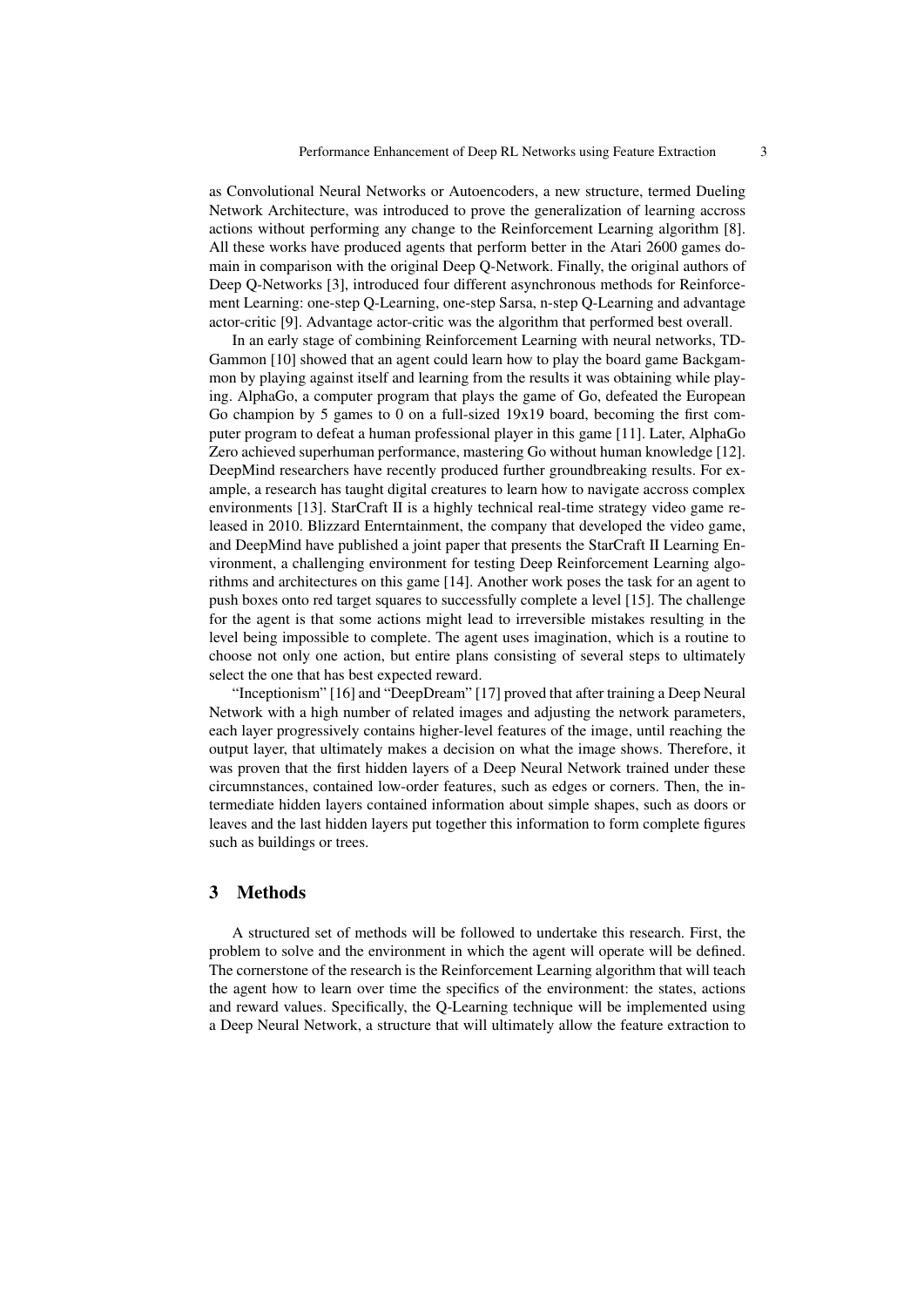occur. Features are going to be extracted from the initial level of the Deep Q-Network with the objective of improving the overall learning process of the agent and from the later level of the Deep Q-Network to predict which actions will lead to the next best states.

The Deep Reinforcement Learning Networks and the Q-Learning algorithm have been implemented using the programming language Python 3.5 and have been built using TensorFlow 1.2 [5], an open-source software library for Machine Intelligence. The project has been developed using the Python API of TensorFlow with CPU support.

#### 3.1 Problem Statement and Environment

The agent must learn how to solve a pathfinding problem, which is to find the shortest route between two states. It will start in an initial state and its objective will be to learn over time how to arrive at a goal state  $(+1$  reward) with the addition of learning how to avoid a set of states ("holes", −1 reward) that are present in the environment. In order to represent this pathfinding problem, an environment composed by a set of states, actions and rewards in relation to the states is defined. The description of the environment used throughout the implementation is a 4x4 matrix composed by the letters 'A' to 'P' in alphabetical order, inspired by the Frozen Lake environment [18]. To complete the environment definition, the initial, goal and hole states are designated (Figure 1). Given this environment, a 16x4 matrix (R) that contains, every state, the next state resulting in taking all of the available actions (move up, down, right or left) is automatically generated.

|   | B |   | Э |
|---|---|---|---|
| F |   | G |   |
|   |   | ٩ |   |
|   |   |   |   |

Fig. 1: Environment. Initial state: 'A', goal state: 'P' and hole states: 'F', 'H', 'L', 'M'.

#### 3.2 Q-Learning

The Q-Learning algorithm [19] works by learning an action-value function that ultimately gives the expected utility of taking a given action in a given state and consequently following the optimal policy thereafter. The agent will have a maximum of 2000 episodes to learn how to find the shortest path from the initial to the goal state, and in each of these episodes it will have 99 steps to move through the environment in search of the goal and to continuously adjust the values for the weights of the Deep Neural Network. An episode will end if the agent consumes all the steps or if it reaches the goal state. It starts by picking one action from the state it is in at the moment. This action will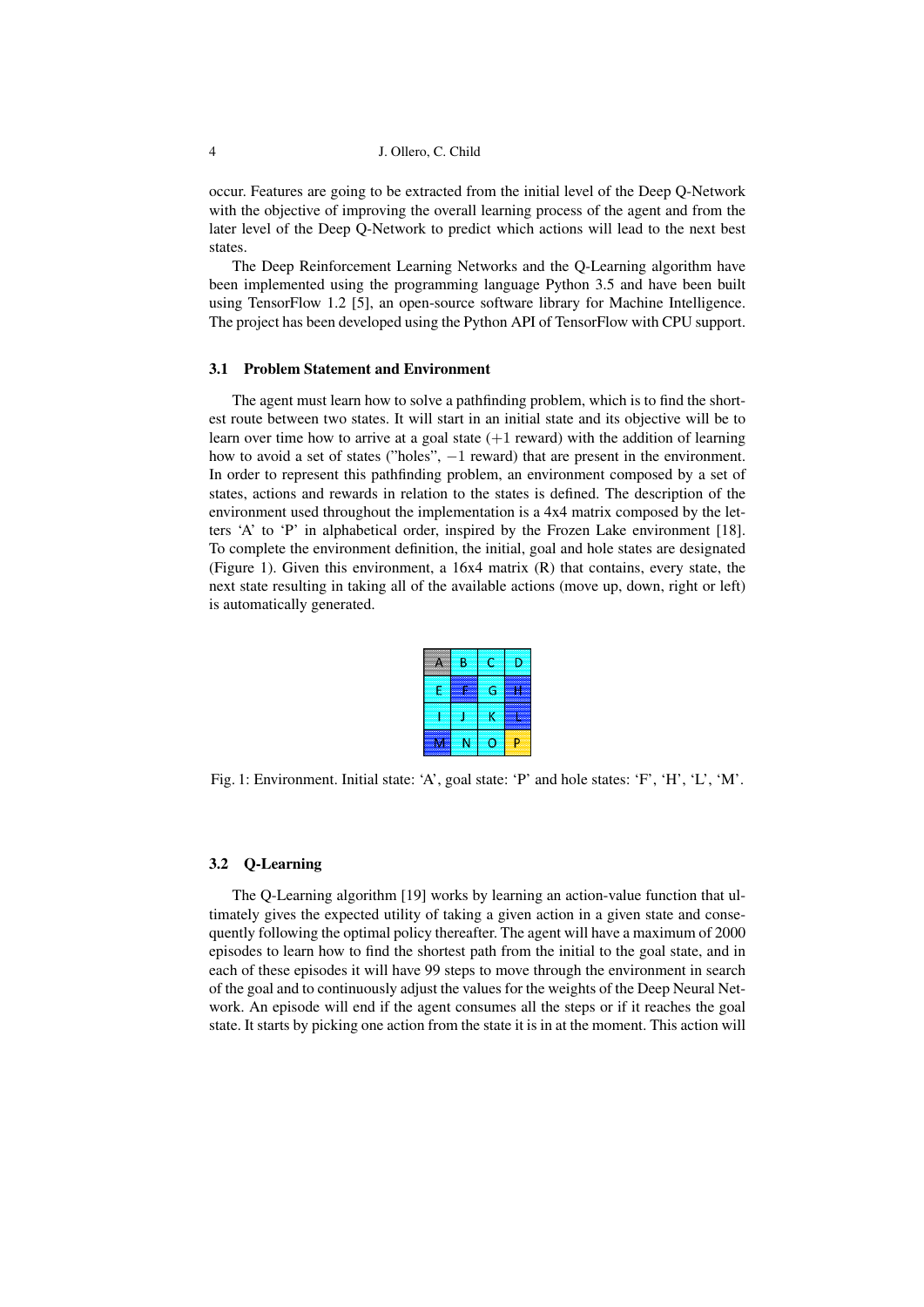be either the best one as calculated until that moment or a random one. This decision is taken based on a  $\epsilon$ -greedy policy ( $\epsilon = 0.1$ ), which keeps a balance between exploration (taking random actions) and exploitation (taking best actions at that moment) in the discovery process of the environment. Once the action has been selected, using the R matrix, the next state that the agent will be in is extracted along with its related reward (neutral, positive or negative). Using the next state, the Q-values associated with that state are generated by feeding the state through the whole neural network. Therefore, it is possible to calculate the maximum Q-value that will be used in the fundamental Q-Learning formula, computed by the multiplication of the discount factor ( $\gamma$ ) times the maximum Q-value plus the reward (Equation 1). Overall, for each state, the value that has been reinforced the most, corresponding to the best action, is chosen in order to determine the next state that the agent will be in. The algorithm will ultimately replace all the random initialized values of the weights and these will represent the minimum path from any state to the goal state.

$$
Q(s, a) = r + \gamma(max(Q(s', a')).
$$
\n(1)

#### 3.3 Deep Q-Network and Feature Extraction

The Deep Q-Network takes every state encoded in a unique 1x16 vector, and produces a vector of 4 values in its output layer, one for each action. In order to have a Deep Neural Network, it is necessary to include hidden layers between the input and output layers. In relation to the number of inputs and outputs and to have a representative number of hidden layers, a first hidden layer with 12 neurons was added, connected to a second hidden layer composed by 8 neurons, which is finally connected to the last hidden layer composed by 2 neurons ( $2^2 = 4$ , the number of total actions) (Figure 2).

The method of updating the values of the weights of the Deep Neural Network will be achieved by using backpropagation and a loss function. The loss function is defined as the sum-of-squares loss, where the difference between the output and the predicted output is computed. In this case, the target Q-value for the chosen action is the equivalent to the new Q-value computed in the Q-Learning algorithm. Finally, the agent is trained, using the target and predicted Q-values, with a gradient descent optimizer in order to minimize the loss. With a Deep Neural Network the information is propagated through the weights of the whole network.

The parameters used to configure the neural network are the following. Learning rate ( $\alpha$ ) = 0.05, discount factor ( $\gamma$ ) = 0.99, the hyperbolic tangent (tanh) activation function for hidden and output neurons, the  $\sum((Y - Y predicted)^2)$  loss function and the gradient descent optimizer. The weights of the Deep Q-Network are initialized randomly to normalize the variance of the output of each neuron to 1. This is achieved by scaling its weight vector by the square root of the number of inputs (~  $\bigcup [-1/\sqrt{numStates}, 1/\sqrt{numStates}]$ ), where  $\bigcup [-a, a]$  is the uniform distribution in the interval  $(-a, a)$  and numStates is the number of inputs of the algorithm [20]. The biases are initially set to 0, because the symmetry between hidden units of the same layer is broken by initializing the weights randomly in the indicated range.

Features can be extracted from the the neurons of the hidden layers of a Deep Neural Network trained with a Reinforcement Learning algorithm. A neuron is considered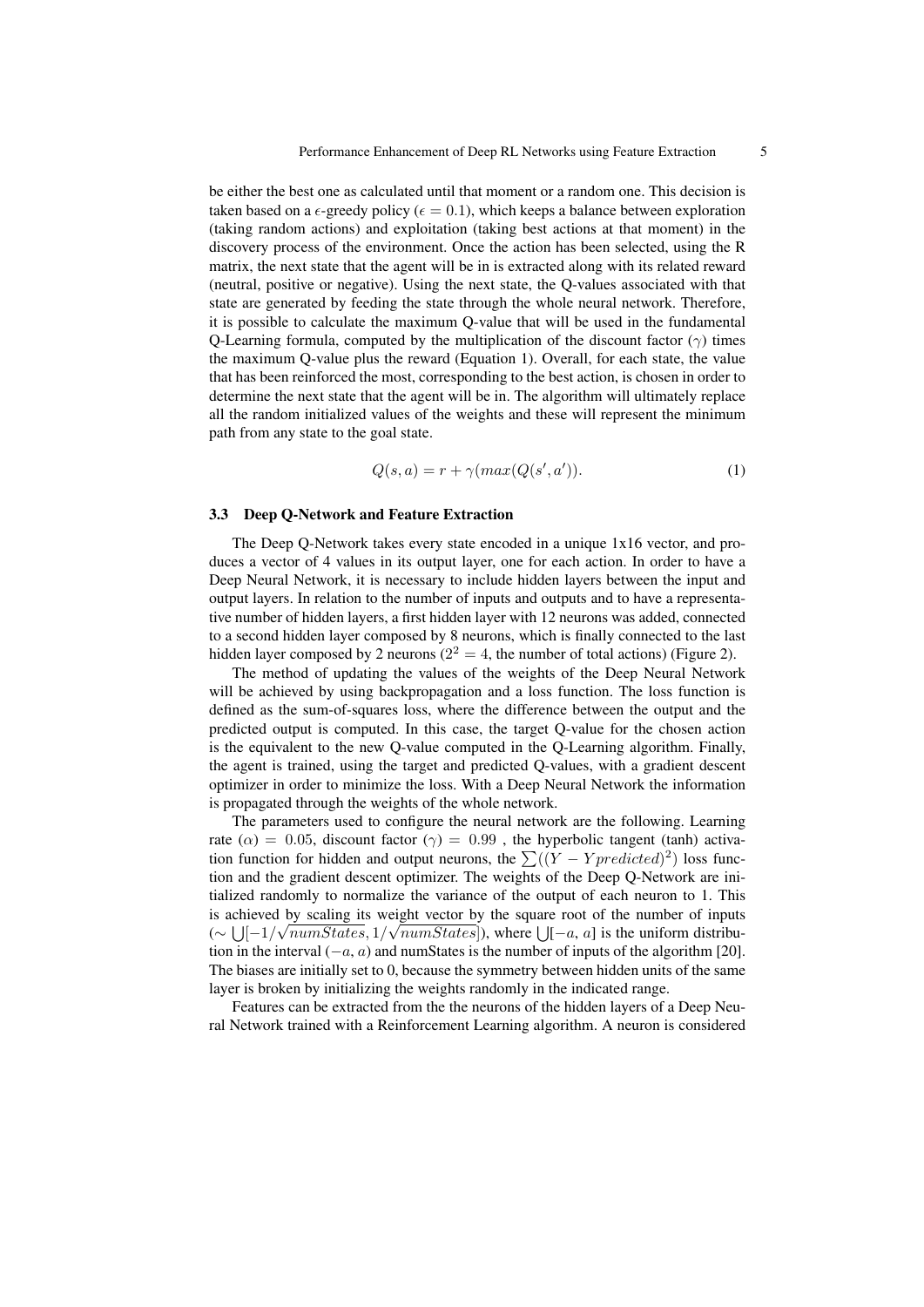

Fig. 2: The DQN with 12 input neurons (right) will be trained using as inputs features extracted from the first hidden layer of the DQN with 16 input neurons (left).

activated if its activation value is greater than 0, and not activated if its activation value is less than 0. More precisely, features are going to be extracted from the first hidden layer of the 16x12x8x2x4 Deep Q-Network, by having each available state encoded in a 1x12 vector, to be used as inputs for a different 12x8x2x4 Deep Q-Network (Figure 2). Features extracted from the last hidden layer of these two Deep Q-Networks, and encoded in 1x2 vectors, are going to be used to demonstrate that these codifications can be used to predict the best action to take in each state.

#### 4 Results

This research was approached using a number of discrete steps. First, a testing phase was undertaken to demonstrate that the trained agent was capable of learning how to behave in the proposed environment. This was achieved by checking whether the agent reaches the goal state in an optimum number of steps from each state. Parallelly, the training time, the accumulated reward over time, the first episode in which the agent receives a reward equal to 1 and the average number of steps per episode were also obtained. These values define the performance of the agent in a specific training process and are used to make observations about the behaviour of the agent following the Q-Learning algorithm in the different Deep Q-Networks. Lastly, by using features extracted from the last hidden layer of a specific Deep Q-Network, we demonstrate that these can be used to predict the best actions to take from each state to reach the goal state. 30 different and independent experiments were run on a MSI GE63VR 7RE Raider laptop (Windows 10 Home 64 bits, Intel Core i7-7700HQ CPU @ 2.80GHz, 16.0GB RAM, GeForce GTX 1060).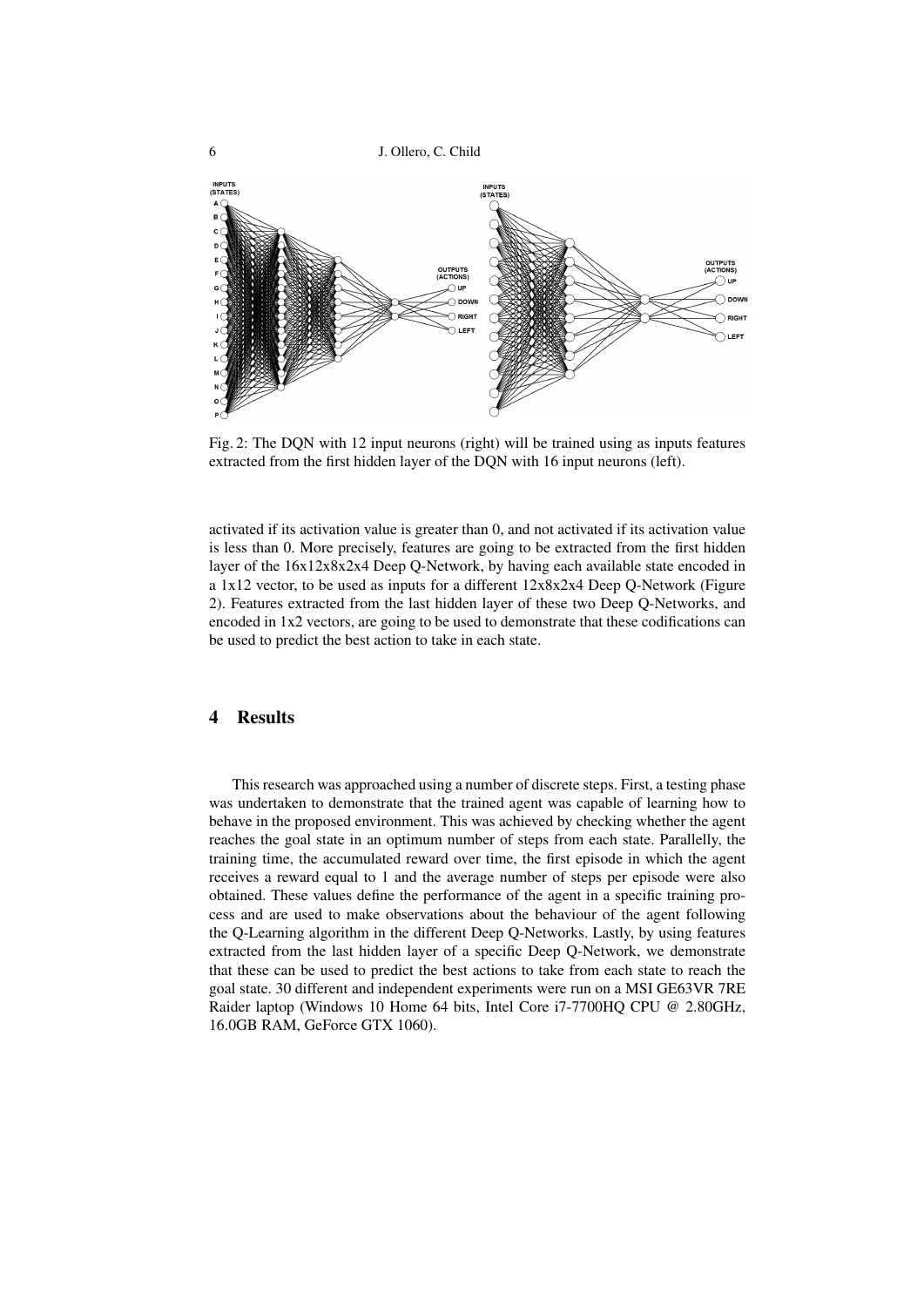#### 4.1 Testing

The experiments demonstrated that the agent was able to find the shortest path from any state to the goal state without traversing through a hole. Because the Q-Learning algorithm does not end an episode if the agent enters a hole state, these states have related values that can lead the agent to the goal state. The agent has great difficulty to find the goal state from either states 'D' and 'H'. This occurs because these two states are not on the optimal path to the goal state from any state and when exploring the environment, the agent usually does not reach states that are slightly further apart. The Deep Q-Networks that uses features extracted from the original Deep Q-Network as inputs shows marginally better results in finding the optimum path from each starting square (Figure 3).



Fig. 3: Number of times that the agent finds an optimum path from each state of the environment to the goal state without entering a hole state.

#### 4.2 Performance

The performance of the agent is tested on both Deep Q-Networks, with the objective of concluding in which one the agent performs the best. The results show that training an agent in the 16x12x8x2x4 Deep Q-Network takes an average training time of 66.73 seconds, with an accumulated reward of -0.09%, that it will receive its first reward equal to 1 in the episode 570, and that it takes 47.93 steps per episode on average. On the other hand, it can be seen that the training process of the agent on the 12x8x2x4 Deep Q-Network is considerably improved by using as inputs features extracted from the first hidden layer of the original Deep Q-Network. In this case, the average training time is 26.06 seconds, the accumulated reward over time is 0.63%, the episode in which it first receives a reward equal to 1 is 117 and that it only takes 16.36 steps per episode to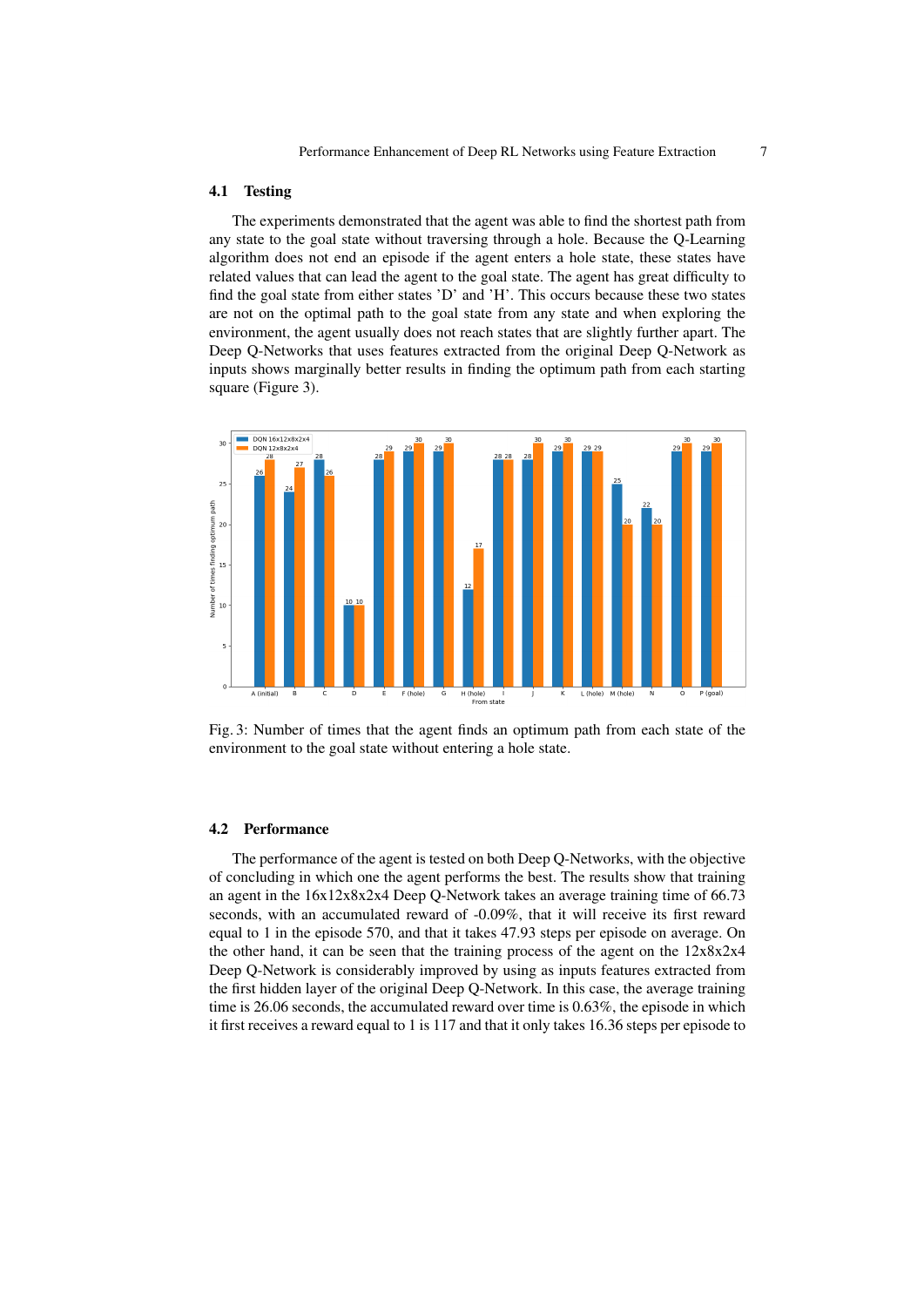reach the goal state for each episode on average. The performance of the agent using the 12x8x2x4 Deep Q-Network against using the original Deep Q-Network is 2.56 times faster in terms of training time, 8 times better regarding the accumulated reward over time, 4.87 times faster on finding the first episode with reward equal to 1, and 2.92 times better on the average number of steps it consumes per episode (Figure 4). Overall, the agent using 12x8x2x4 Deep Q-Network performs 4.58 times faster and better than using the 16x12x8x2x4 Deep Q-Network.



Fig. 4: Comparison of the perfomance of the agent between using  $16x12x8x2x4$  DON and the 12x8x2x4 DQN trained on features extracted from the original DQN.

#### 4.3 Prediction of Next States

After training both Deep Q-Networks (Figure 2) on every experiment, features are extracted from the last hidden layers using the activation of neurons. These features, encoded in 1x2 vectors, contain information regarding the best action to take from each state, so they can be used to predict the best state/action combinations without accessing the values contained in the output layers of both Deep Neural Networks. The 16x12x8x2x4 Deep Q-Network has been able to predict the best actions to take from each state 13.33% of times, while the 12x8x2x4 Deep Q-Network has achieved correct predictions 3.33% of times. This is due to several factors. For a prediction to be succesful it is fundamental that the training process has firstly been succesful and that from every state, the agent is capable of reaching the goal state in an optimum number of steps (from Figure 3, at maximum 10 times, the number of times that optimum paths were effectively calculated from 'D'). In addition, the activation threshold is established on 0 and it has been observed that this threshold is sometimes displaced by a factor of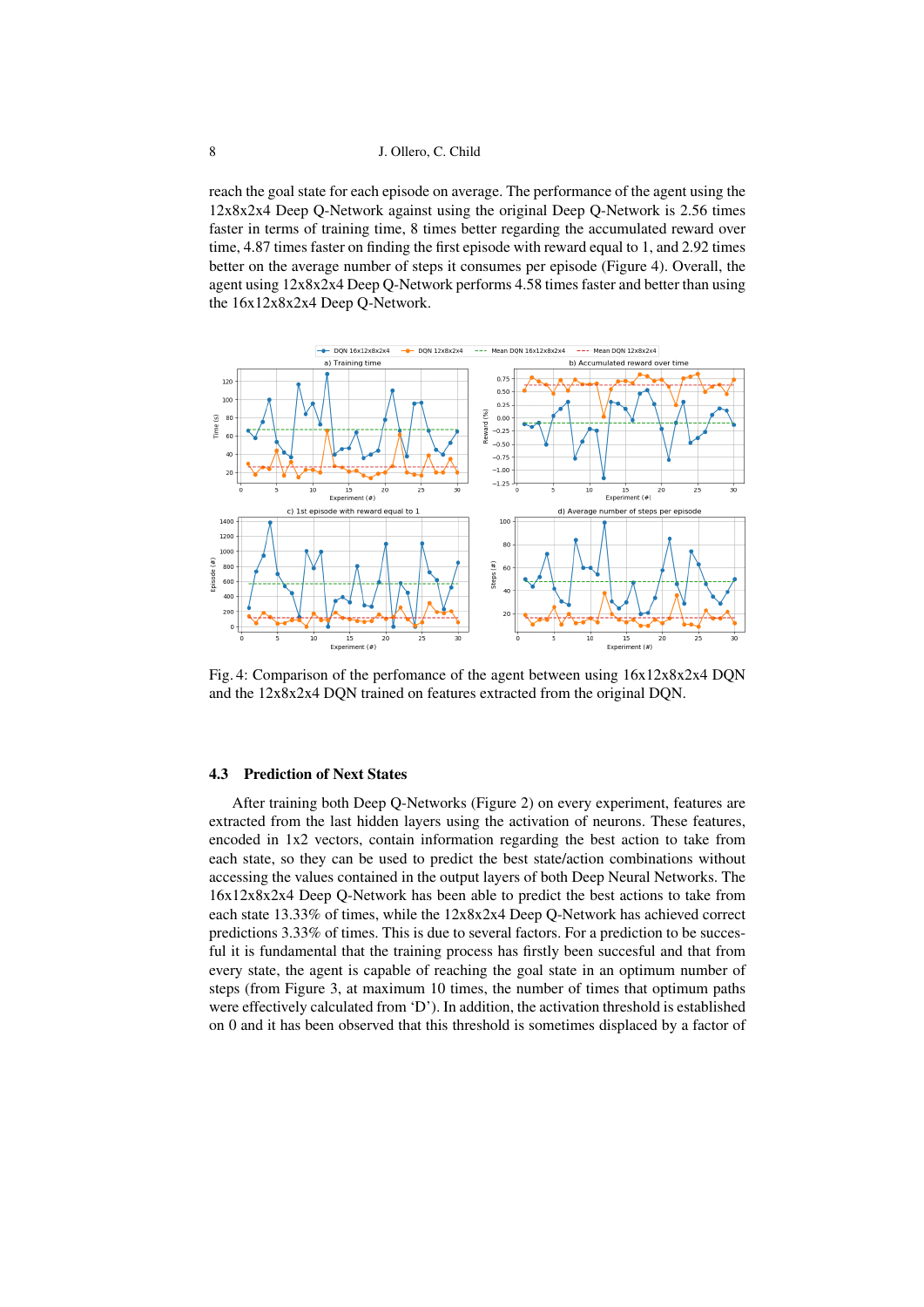$-0.15/0.15$  from 0. Due to the training process, the activation values for the neurons are not always centered exactly on 0 because the hyperbolic tangent function is not a step function. When a prediction is correct, different groups of states will share the same codification indicating that all the states that belong to a group will take the same action in order to reach the goal state in an optimum set of steps. This demonstrates that the extracted features can be used to make predictions about the future states in which the agent will be in.

#### 5 Conclusions

This work has presented an analysis of DRLNs focused primarily on the features that are automatically encoded in the hidden layers of this type of neural network. To achieve this, an environment to be discovered by an intelligent agent has been defined and the Q-Learning algorithm has been implemented using a Deep Q-Network. 30 experiments have been run in order to test if the agent is able to solve an established pathfinding problem within the defined environment and to compare the effectiveness of the different Deep Q-Networks. The research has produced two results: features extracted from the initial stage of a Deep Q-Network can be used in a different Deep Q-Network in order to improve the performance of an intelligent agent by a factor of 4.58 on average (Figure 4). And secondly, features extracted from the later stage of a Deep Q-Network contain information regarding the best action to take from a specific state. We have also shown that the information of the states is lost in later levels of the neural network, as the information regarding the states is transformed into decisions about which taken actions will lead to the best next states.

This research could be improved with the implementation of various extensions. First, to determine if the initialization of the weights of the Deep Q-Network and the activation functions and thresholds used are the optimal ones. Second, to implement a decaying  $\epsilon$ -greedy policy, which would improve the way the agent discovers the environment. Third, to define a metric that would measure how long does it takes to learn the optimal policy. Fourth, to test the agent in different environments. Fifth, to obtain an optimal topology for a Deep Q-Network by consecutively extracting features from the first hidden layers of successive Deep Q-Networks. Lastly, to obtain a model built from a table of features and actions to features and rewards then to unseen states. As it stands, the model cannot work without the original environment, as it is only possible to extract rewards by relating them to the states.

#### References

- 1. Hinton, G.E., Salakhutdinov, R.R.: Reducing the dimensionality of data with neural networks. science 313(5786) (2006) 504–507
- 2. Bellman, R.: A markovian decision process. Journal of Mathematics and Mechanics (1957) 679–684
- 3. Mnih, V., Kavukcuoglu, K., Silver, D., Rusu, A.A., Veness, J., Bellemare, M.G., Graves, A., Riedmiller, M., Fidjeland, A.K., Ostrovski, G., et al.: Human-level control through deep reinforcement learning. Nature 518(7540) (2015) 529–533